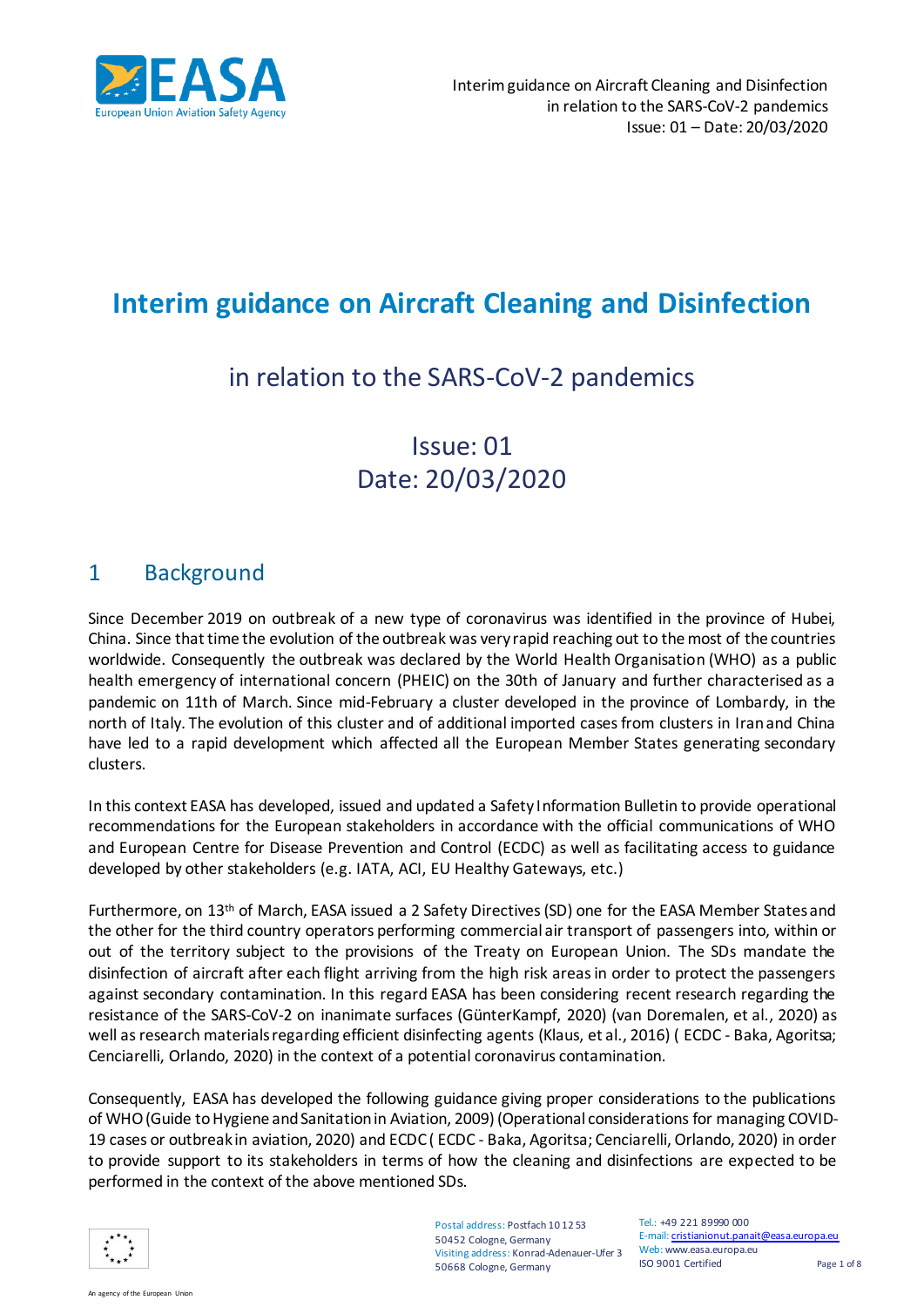

### 2 General considerations

Possible routes of infection transmission that might occur on board aircraft fall into three categories:

- 1. directly inhaled respiratory droplets and/or suspended airborne particles;
- 2. direct contact with saliva, faecal matter or other potentially contaminated body fluids;
- 3. contact with saliva, faecal matter or other potentially contaminated body fluids deposited on surfaces or, for maintenance crews, entrained in ventilation systems.

The main source of infection for other travellers is from an infected person, and proximity to an infected person is an important risk factor for droplet propagated infection. Once an infected person has left the scene, most of the risk from droplet exposure will have been reduced. Nevertheless, the scientific evidence (GünterKampf, 2020) (van Doremalen, et al., 2020) showed that the SARS-CoV-2 aerosol and fomite transmission is plausible, since the virus can remain viable and infectious in aerosols for hours and on surfaces up to days depending on the type of surface and the environmental conditions. In this context, the possibility that the virus can remain in the aircraft environment by contaminating common surfaces after the infected passenger has departed requires mitigating action in order to prevent further dissemination.

Sometimes, a case of communicable disease is known only several days (or longer) after the infected person has travelled and may have deposited pathogens on surfaces in the aircraft. The risk of infection upon contact with such contaminated surfaces will depend on the viability of the virus on the specific surface, the number of organisms, the environment (e.g. temperature, humidity), whether the surface has been properly cleaned and/or disinfected and, of course, the personal susceptibility of the persons touching the contaminated surfaces.

For commercial aircrafts the disinfection the aircraft operators and ground handling companies providing cleaning and disinfection services should take into account the specific characteristics of the aircraft (cockpit design and passenger cabin design for both fixed wing and rotary wing aircrafts) and the type of surfaces involved as well as the recommendations of the aircraft manufacturer in terms of disinfecting agents which can be used.

For this purpose, all used disinfectants, in addition to their disinfecting capabilities on the specific SARS-CoV-2, must be aircraft component compatible, namely they must not have any negative effects on individual parts or the structure of the aircraft, while also being approved for use at national level. When choosing a disinfectant, it must be ascertained that their application will not be likely to have damaging effects regarding the human health or the aircraft in terms of:

- aircraft structure (i.e., corrosion),
- electronics and avionics (i.e., insulation of cables),
- sensors (i.e., smoke detection),

 interior (i.e., installations, seats, monitors, media devices, windows, galleys, countertops, restrooms) It is therefore necessary to exercise caution in selecting suitable products and before applying these products in aircraft. It is important to protect the health of the cleaning personnel, aircrew and passengers, as well as to ensure effective action.

Consequently, only cleaning and disinfecting substances that are nationally approved for use on aircraft against SARS-CoV-2 and that have been approved by the aircraft manufacturer should be used.

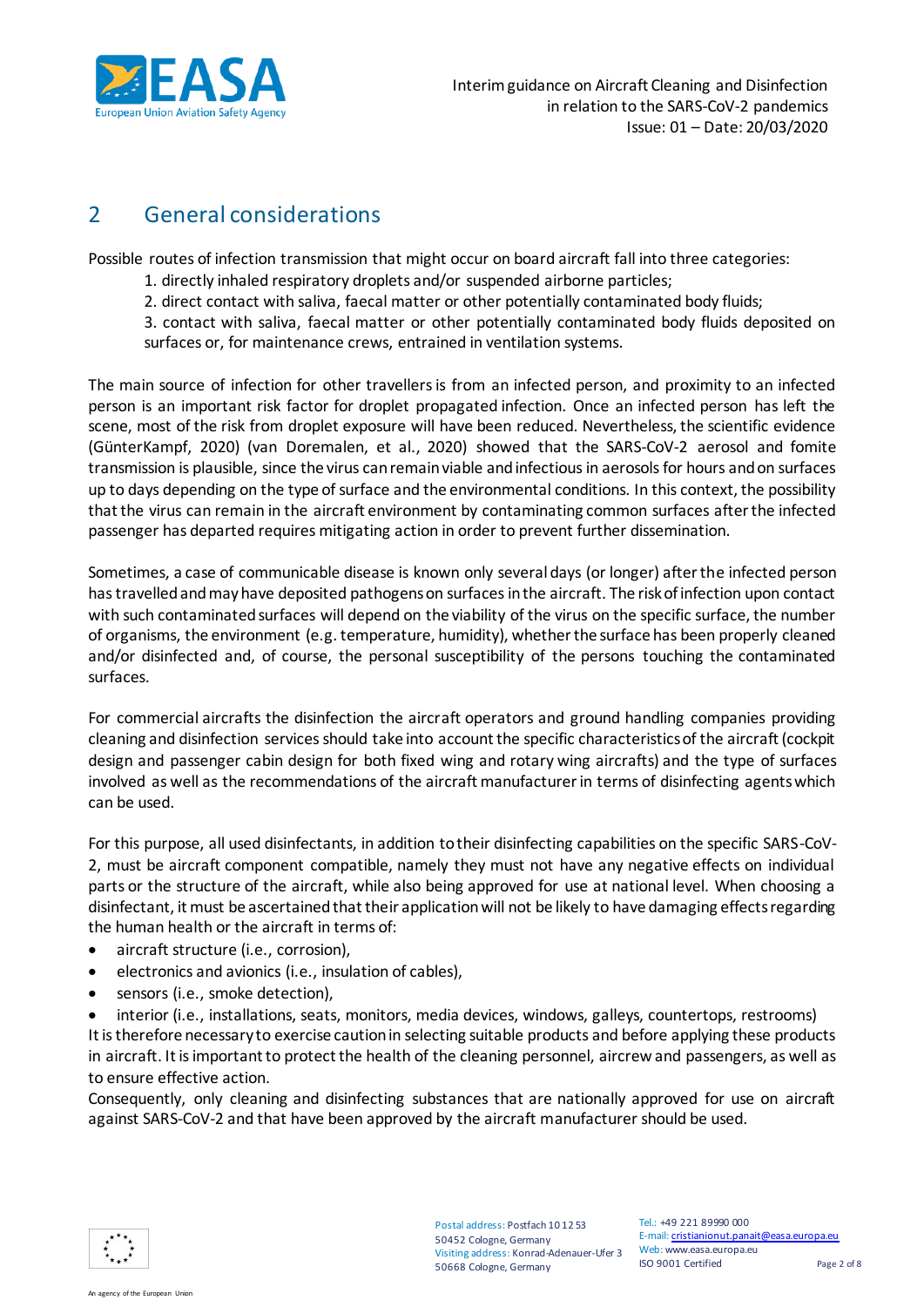

*Note 1: the approval process of cleaning and disinfecting substances at national level varies within the European Member States. It may be performed by national agencies for chemical, environment or health safety. Nevertheless, the companies providing cleaning and disinfecting services should be aware of this process and the list ofapproved substances in their country.*

*The Agency has been made aware that certain cleaning and disinfecting substances recommended by aircraft manufacturers may be approved in some states but not in all EU member states. In such cases, the Agency urges the National Aviation Authorities to collaborate as much as possible with the relevant national agencies to expeditiously allow the use of those cleaning and disinfecting substances that have been already approved in another EU Member State.*

A list with efficient substances against SARS-CoV-2 to be used for disinfection was published by ECDC ( ECDC - Baka, Agoritsa; Cenciarelli, Orlando, 2020) at the following link: [https://www.ecdc.europa.eu/en/publications-data/interim-guidance-environmental-cleaning-non](https://www.ecdc.europa.eu/en/publications-data/interim-guidance-environmental-cleaning-non-healthcare-facilities-exposed-2019)[healthcare-facilities-exposed-2019](https://www.ecdc.europa.eu/en/publications-data/interim-guidance-environmental-cleaning-non-healthcare-facilities-exposed-2019)

Furthermore, the US Environmental Protection Agency published their "EPA's Registered Antimicrobial Products for Use Against Novel Coronavirus SARS-CoV-2, the Cause of COVID-19" available at the following link: [https://www.epa.gov/sites/production/files/2020-03/documents/sars-cov-2-list\\_03-03-2020.pdf](https://www.epa.gov/sites/production/files/2020-03/documents/sars-cov-2-list_03-03-2020.pdf)

The cleaning personnel should be adequately trained so they understand and respect the procedures that will ensure effectiveness of the cleaning and disinfecting agents, use the proper personal protective equipment, prevent contamination of other areas and minimize occupational health and safety risks to personnel, including ensuring adequate ventilation in confined areas such as lavatories.

Compressed air and/or water under pressure for cleaning, or any other methods that can cause splashing or might re-aerosolize infectious material should not be used. Vacuum cleaners may be used, but only after proper disinfection was performed.

The cleaning crew should protect themselves with appropriate personal protective equipment, such as gloves, face masks and protective clothing, according to standard operating procedure requirements. Face masks should be replaced regularly in accordance with the producers' indications (e.g. most surgical masks lose their efficiency after 4 hours of use).

*Note 2: proper consideration should be given also to the national guidelines for cleaning and disinfection published by the national public health authorities, where available.*

There are several cleaning and disinfection sequences possible:

- Aircraft routine cleaning
- Aircraft preventive disinfection
- Aircraft inflight disinfection
- Aircraft disinfection after an event

In the present guide we will focus on the preventive disinfection and the disinfection after an event.

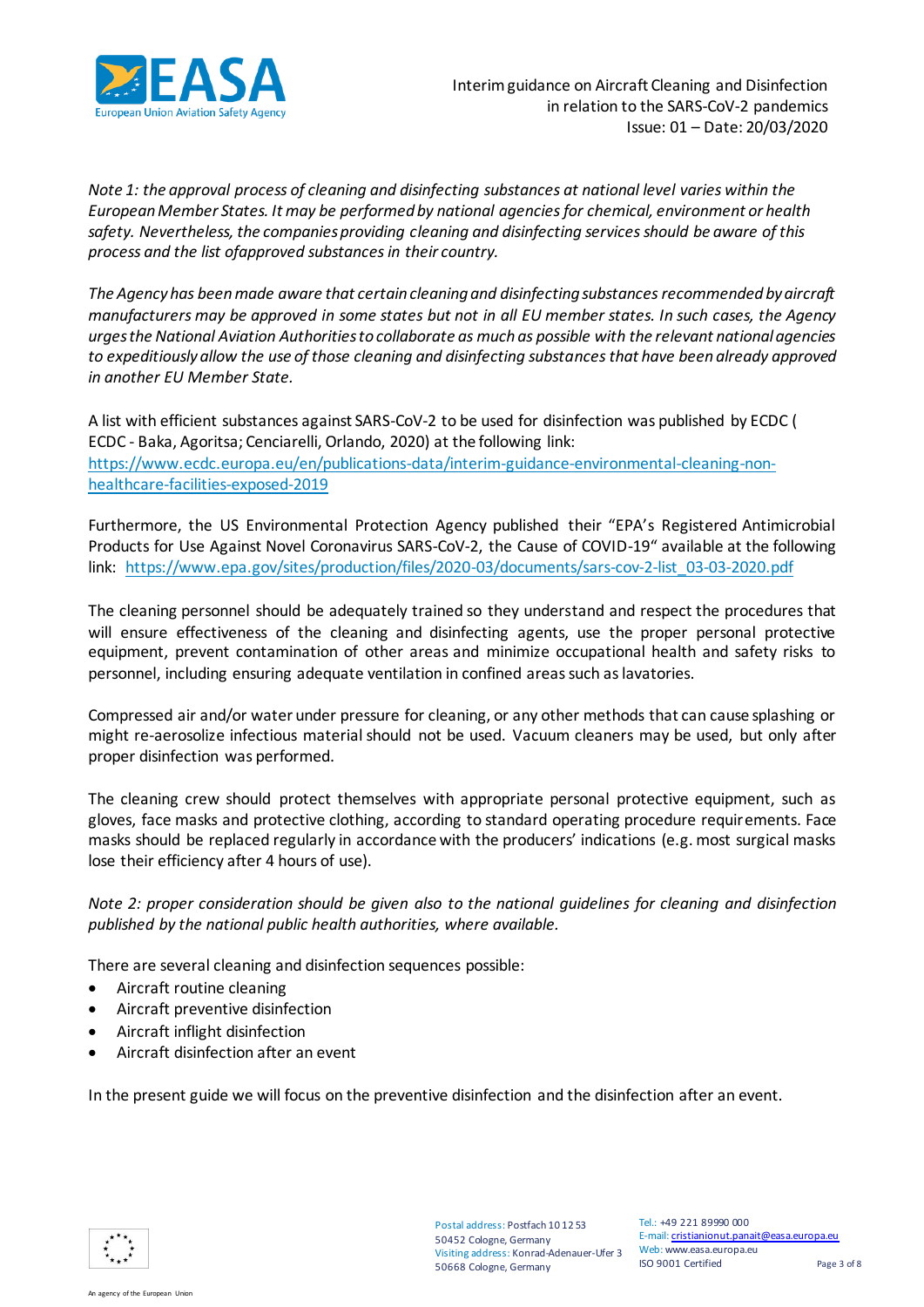

### 3 Aircraft preventive disinfection

Programmes for preventive disinfection should aim disinfecting all passenger aircrafts arriving from high risk areas. This should take into account the size and ground time (stopover time) of aircraft.

The operator's engineering department provides a technical review of each cleaning and disinfecting product used, taking into consideration the list of effective substances published by the publish health authorities ( ECDC - Baka, Agoritsa; Cenciarelli, Orlando, 2020) and on manufacturer's recommendations (approved products are normally listed in the aircraft maintenance manual).

In terms of practicalities you may find below a list of recommended practices to ensure efficient disinfection is dispatched. The cleaning crew should:

- use different cleaning utensils (e.g. the cloths and mops) used in each area, potentially using colour coding, in order to reduce cross-contamination.
- avoid to be detrimental to aircraft components, rub the surfaces with disinfectant for adequate contact time and remove it immediately.
- spray the floor from front to back before disinfection and then spray again in opposite direction.
- disinfect the key areas as noted below, begin at the top and proceed downward progressively working from clean to dirty areas:
	- $\bullet$
- o Aisle

Ceiling, overhead bins, reading lights, air outlets, sidewall panels, windows, seats (tray tables, armrests, passenger control units, and decorative panels), cabinets/lockers, bulkheads, magazine racks, cabin attendant seats.

#### o Lavatory

The disinfection in lavatory should be progressed from contaminated to clean areas, as follow: toilet bowls, waste bins, basins, lavatory sidewall, ceiling, door assembly (door surfaces, door handles, locking device, and, if installed, ashtrays).

#### o Galley

Ceiling, ovens, water boilers, coffee makers, galley facilities, lockers/drawers, waste bins.

#### o Cockpit

For aircraft where the cockpit is separated from the passenger cabin, preventive disinfection should be considered only when the flight crew had a longer layover resulting in the crew traveling outside of the airport restricted area (e.g. travel to the hotel for a rest period) in the high risk areas. Otherwise cockpit should be subject to routine cleaning.

For aircraft where rigid separation between the cockpit and the passenger cabin is not available the frequency of preventive disinfection of the cockpit should be the same as for the passenger area.

Programmes for preventive disinfection should aim disinfecting all passenger aircraft arriving from high risk areas. This should take into account the size and ground time (stopover time) of aircraft. Disinfection should follow the general principle of thorough disinfection from out ring-to-centre, top-down and encompassing approach.



Postal address: Postfach 10 12 53 50452 Cologne, Germany Visiting address: Konrad-Adenauer-Ufer 3 50668 Cologne, Germany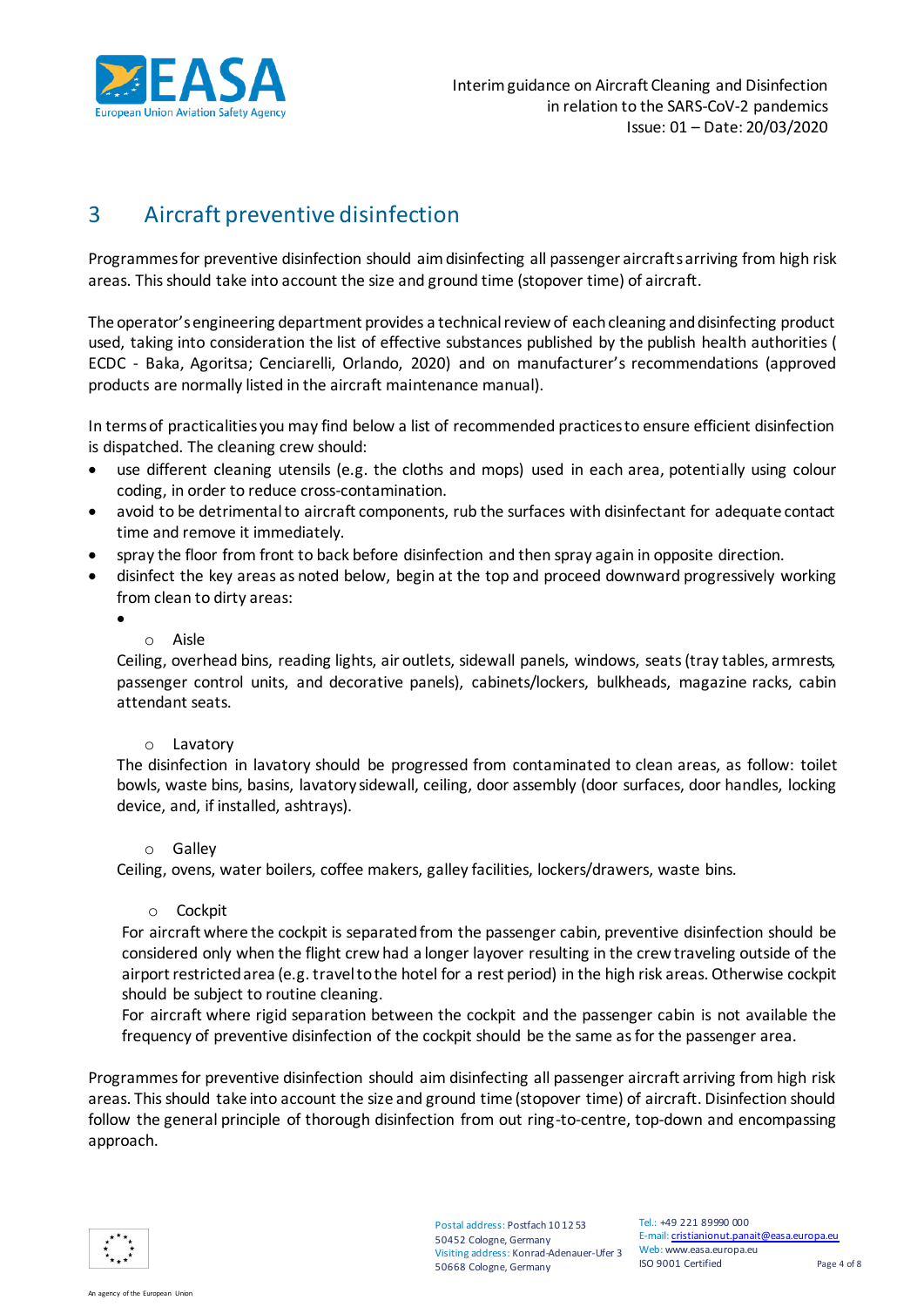

### 4 Aircraft disinfection after an event

The procedure for disinfection after an event in this particular context should be understood as disinfection after the transport of a symptomatic passenger (having fever, persistent cough or other flu-like symptoms) which also has an epidemiological context (having been in direct contact with a confirmed case). Additionally, this type of disinfection should address also the situation when there is an event causing heavy contamination of certain surfaces with sputum or other potentially contaminated body fluids/substances (e.g. vomit).

In case of body fluids/substances (e.g. vomit from the ill traveller) heavy contamination the first step should be to take up the excess from overtly contaminated surfaces by using an absorbent material or absorbent disinfectant ensuring that it will take a solidified form which should then be disposed of. Large contaminated areas (e.g. covering most of a tray table) should be treated with disinfectant after removal of the excess contaminants as described above, then thoroughly cleaned and given a final disinfection treatment. Carpeting and/ or seat covers with a substantial contaminated area should be removed carefully, placed in sealed plastic bag labelled as 'Bio-Hazard' and laundered in accordance with the manufacturer's instructions. Alternatively, if proper cleaning and disinfection is not possible the contaminated carpeting and/or seat covers should be destroyed. In case of seat contamination that has penetrated the seat cover, the underlying seat upholstery may need to be removed for adequate disinfection.

After disembarkation of passenger and crew is finished, the cabin doors should be closed and the air conditioning adjusted to the maximum volume to ensure all air exchange is completed.

Once the air exchange is finished, the first are to be disinfected should be the sitting area of suspected/ill passengers and designated lavatory (as defined in the suspect passenger's management section below) should be disinfected, then clean and disinfect other areas in accordance with the preventive disinfection requirements.

In addition to a preventive disinfection, the disinfection after an event should include thorough cleaning of the seat area of the suspected case and of the seat area in the close proximity (2 seats in every direction), including the following:

- armrests
- seatbacks (the plastic and/or metal part)
- tray tables
- seatbelt latches
- light and air controls, cabin crew call button and overhead compartment handles
- adjacent walls and windows
- PEDs made available to passengers
- individual video monitors, touchscreens and remote controls

Thorough cleaning and disinfection (allowing adequate contact time between the disinfectant and the surface) of the lavatory or lavatories used by the suspected case, including the disinfection of:

- 1. door handle,
- 2. locking device,
- toilet seat,
- tap,
- washbasin,
- adjacent walls and counter

Postal address: Postfach 10 12 53 50452 Cologne, Germany Visiting address: Konrad-Adenauer-Ufer 3 50668 Cologne, Germany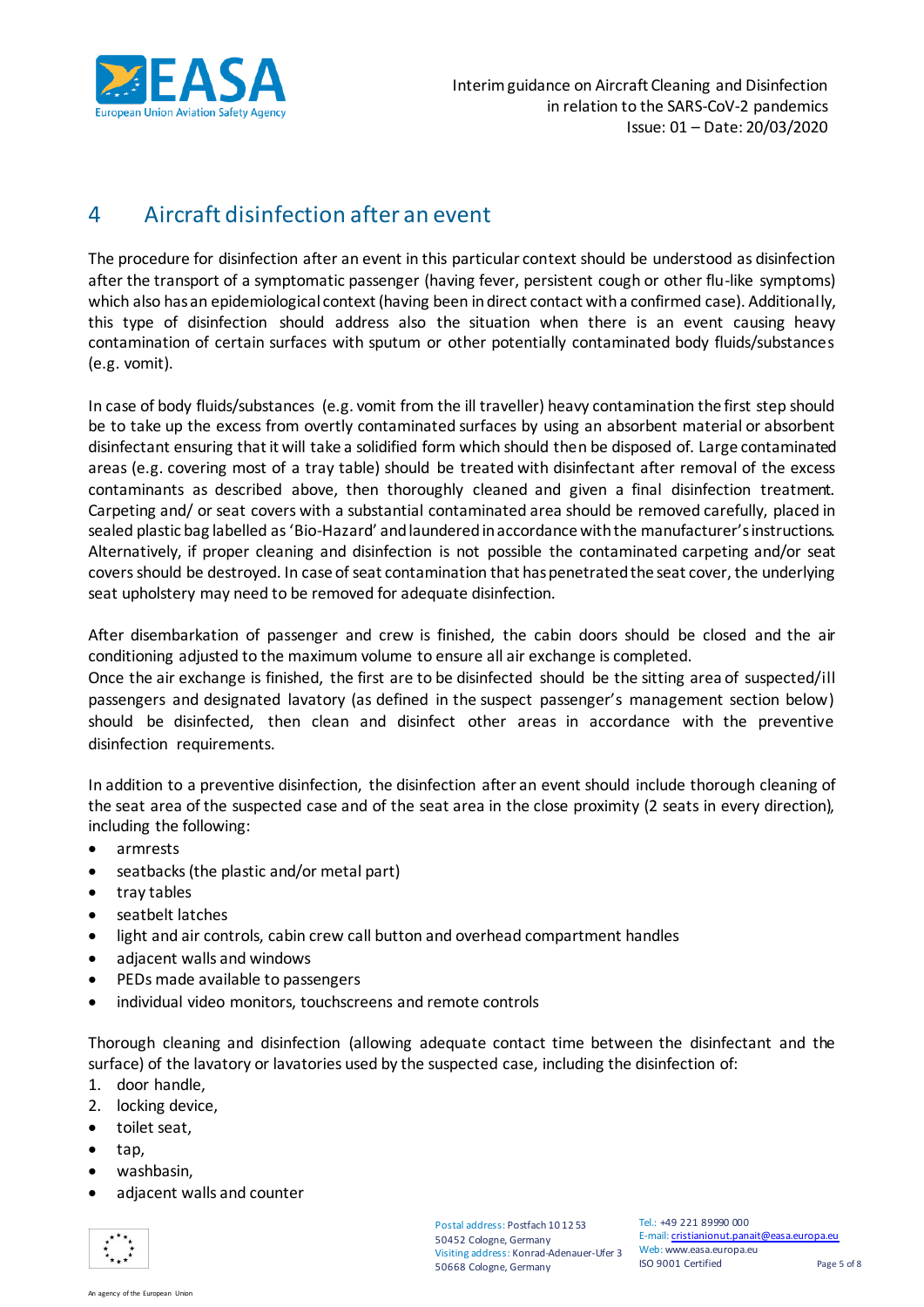

The air conditioner must be turned off during the disinfection operation, and the passenger cabin must be fully ventilated after disinfection.

#### **Suspected passenger's management**

When a suspected passenger (as described in the first paragraph of this subpart) is identified, measures should be taken to the extent practicable, ensuring that the respective passenger is quarantined on board. Depending on the configuration of the aircraft and, and to the extent this is practicable:

- the last 3 rows of seats should be cleared and reserved as quarantine area
- taking into consideration the air circulation system of the aircrafts, where possible, the suspect passenger should be seated in the last right window seat
- the right rear lavatory should be specifically designated for quarantine purpose
- specific crew members should be designated to provide necessary in-flight service for quarantine areas. This cabin crew member should be the one that already had contact with the suspected passenger. The designated crew members should minimize close contacts (within 2 meters) with other crew members and avoid unnecessary contacts.

Regarding suitable disinfectants the WHO provides the following statement in their "Guide to Hygiene and Sanitation in Aviation" (World Health Organisation, 2009) hydrogen peroxide–based disinfectants containing additives such as surfactants and chelators have shown good results in scientific studies, and some industries already using these products are reporting excellent results. Ethanol has also been found to be an effective and suitable disinfectant for aircraft. However, other materials could be considered if they are approved or registered for surface disinfection and sanitization on aircraft by an appropriate government or independent organization, as applicable.

*Note 3: it must be noted that ethanol-based agents are flammable and the explosive level has to be closely observed during their use. Furthermore, the use of such agents in the close proximity of the oxygen system should be avoided.* 

The recommendation of the Chinese Civil Aviation Authority, based on their findings and experience during the SARS-CoV-2 outbreak in terms of disinfecting agents is to use hydrogen peroxide or chlorine-containing disinfectant. The concentration of hydrogen peroxide should be no higher than 3% and reaction time should be 20 minutes, and the effective concentration of chlorine should be 1000mg/L, for 30 minutes.

When cleaning and disinfecting are complete the protective equipment should be carefully removed as follows:

- disinfect the gloves before removing them
- remove the gloves
- hand disinfection after the removal of the gloves
- remove the protective suit
- hand disinfection
- removal of face mask and goggles
- clean hands and other body parts which may have been exposed to contaminants with soap and water or an alcohol-based hand rub
- avoid touching the face with gloved or unwashed hands.

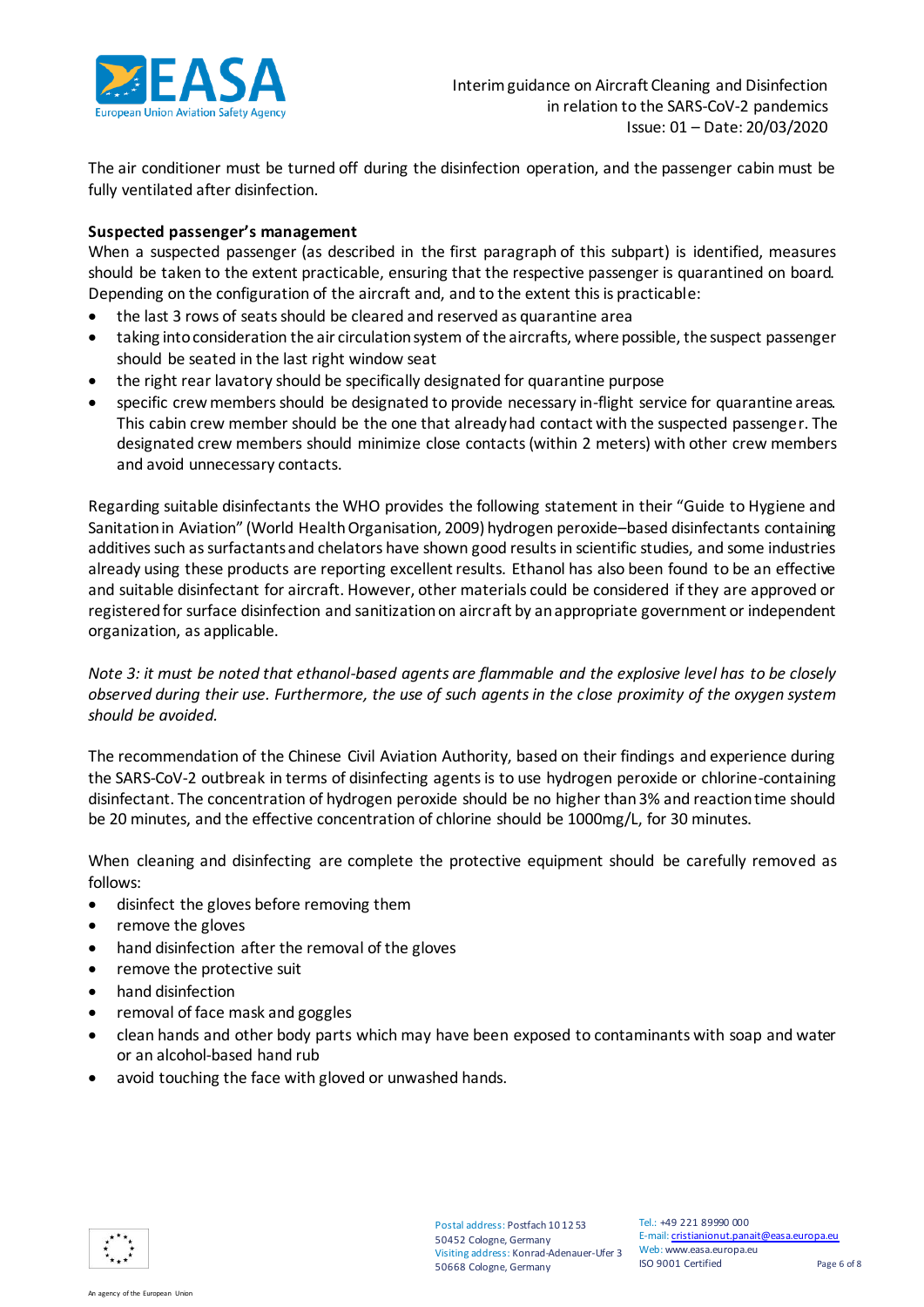

## 5 Helicopter Operations

Helicopters, while their operation tends to be more local, should also be subject to regular disinfections when operating in high risk areas depending on the type of operation, even more so considering that most helicopter cabins do not have any internal compartments, therefore protecting passengers and crew is very important.

In particular, Air Ambulance and HEMS operations, considering the specific medical circumstances, should exercise heightened caution during this outbreak. Flight crew should, as much as possible, avoid being involved in the handling of the medical passenger in order to maintain some separation. Medical crew on board should be the ones involved with the patient. Operator's crew and medical staff should respect social distancing. As social distancing is not effective inside the helicopter, operators of multi-crew operations may consider crewing the same persons together to avoid cross-contamination. Road ambulance should be the preferred option for patients known to be infected. Flight crew should wear personal protective equipment such as gloves and face mask, as compatible with the mission. Further protection measures may be imposed for the Air Ambulance and HEMS flight based on the epidemiological risk assessment of the medical crew.

Proper consideration should be given to the general recommendations made in part 2 of this guide in terms of suitability of substances and protection of the crew.

The interior of aircraft should be cleaned prior to disinfection in accordance with the established operators' procedures. The disinfection should be performed after each flight when operating from a high risk area or where after transporting a COVID-19 suspect passenger. The operator may implement different disinfection frequency based on a risk assessment which takes into account the operational circumstances and the duration of the disinfecting effects of the substance used. In such a case, the operator shall ensure that the aircraft is fully cleaned and disinfected at least once in 24 hours. Furthermore, for the Air Ambulance and HEMS operators the frequency of cleaning may be adjusted based on the epidemiological assessment of the medical crew.

Whenever practicable, remove any interior items including; seat cushions, protective covers, curtain, cabinets and equipment for improved access. The removed equipment should be disinfected in accordance with the appropriate manufacturer specifications (if any) or applying generally accepted procedures.

Disinfection products should be applied, using pre-impregnated wipes (scrub and wipe technique) to keep the materials localized. Disinfectants can be used on the installed aircraft interior and exterior handles including:

- Covers
- Floor
- Panelling, including: sides, overhead and the cargo compartment
- Windows
- Internal and external handles
- Seat belt buckles (Do not apply to Seat belt webbing)
- Seats and seat covers
- Medical interior
- Medical retainers
- Stretcher platform and stretcher (handles and surfaces)
- Door handles inside/outside



Postal address: Postfach 10 12 53 50452 Cologne, Germany Visiting address: Konrad-Adenauer-Ufer 3 50668 Cologne, Germany